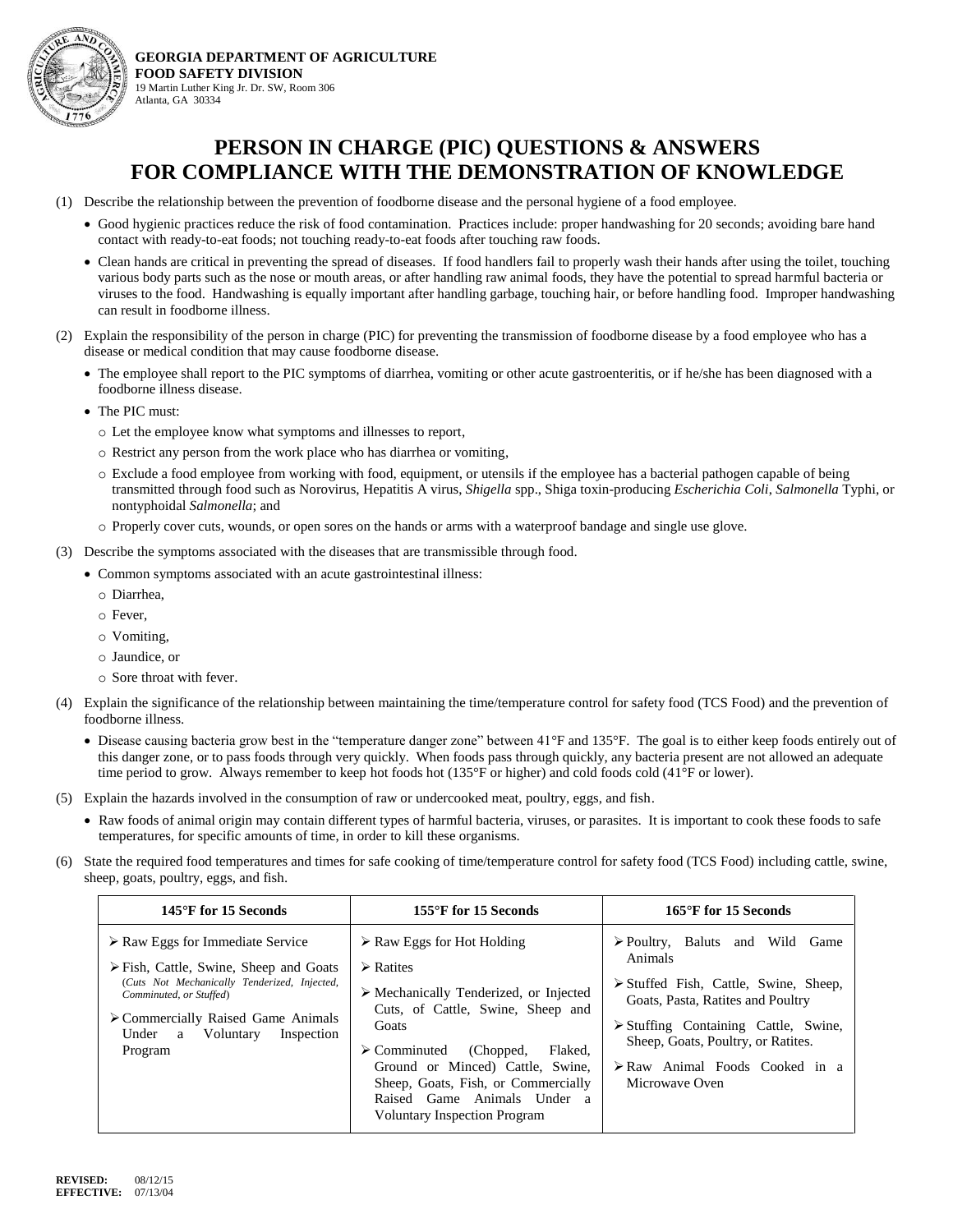- (7) State the required temperatures and times for the safe refrigerated storage, hot holding, cooling, and reheating of time/temperature control for safety food (TCS Food).
	- Hold cold foods at 41°F or below.
	- Hold hot foods at 135°F or above.
	- Reheat foods for hot holding to 165°F for at least 15 seconds.
	- Reheat commercially processed food (from a processing plant) to 135°F for hot holding.
	- Store frozen foods in a frozen condition (hard to the touch).
	- Cool properly cooked foods from 135°F to 70°F within 2 hours, and from 135°F to 41°F or less within a total of 6 hours.
	- Cool foods to 41°F within 4 hours if prepared from ingredients at room temperature (such as reconstituted foods and canned tuna).
	- Reheat food in a microwave oven to 165°F. The food should be rotated or stirred, and covered during heating, and allowed to stand covered for 2 minutes after reheating.
- (8) Describe the relationship between the prevention of foodborne illness and the management and control of the following:
	- (a) Cross Contamination: Harmful microorganisms or substances may be introduced into foods by cross contamination. Examples of crosscontamination include: Contaminating cooked foods with drippings from raw foods; ready to eat foods touching improperly cleaned and sanitized equipment, cutting boards, utensils, thermometers or other insanitary food contact surfaces; failure to wash hands and put on gloves before touching ready to eat foods after handling raw foods, soiled clothing, or other contaminated items. Foodborne illness causing organisms need several hours to adapt to new conditions before rapidly reproducing in the new environment. It is extremely important to properly clean and sanitize room temperature surfaces and utensils every 4 hours, or after their use to prevent contamination. Equipment must also be cleaned and sanitized between working with raw and ready to eat foods. In addition, raw foods must be physically separated from cooked or ready to eat foods in storage or preparation.
	- (b) Hand Contact with Ready-to-Eat Foods: Employees must be very careful not to transfer harmful organisms to ready to eat foods because they will not be cooked again. Hands and fingernails may contaminate the food being prepared. Employees may contaminate food by touching it with their hands, or gloves, after touching their nose or other body parts. Bare hand contact with ready to eat foods is prohibited. Employees must use gloves, tongs, or tissues to handle ready to eat foods. Hands must be thoroughly washed before putting on gloves.
	- (c) Handwashing: Good personal hygiene, including proper and frequent hand washing, is one of the most effective ways to prevent foodborne illness. Any activity that may contaminate the hands, such as using the toilet, handling raw foods, touching contaminated surfaces or equipment, or non-food handling activities such as handling money or sweeping the floor, must be followed by thorough handwashing. Proper handwashing includes the use of handsoap and lathering hands and exposed portions of arms for at least 20 seconds, followed by rinsing with clean water. A nail brush may also be used to clean the fingertips and underneath fingernails. Workers must wash their hand in the toilet room after using the restroom, and then again, when re-entering the food preparation area
	- (d) Maintaining the Food Establishment in a Clean Condition and in Good Repair: Soiled or damaged food contact surfaces provide places for bacteria to hide and optimum conditions for their growth. Good sanitation is necessary to prevent cross contamination from occurring as a result of soiled food equipment. Improperly maintained building areas may provide food and harborage areas for insects and rodents. These conditions can be minimized through proper sanitation. Pest control is a key component of sanitation.
- (9) Describe foods identified as major food allergens and the symptoms that a major food allergen could cause in a sensitive individual who has an allergic reaction.
	- Major food allergens are milk, eggs, fish (such as bass, flounder, cod, and including crustacean shellfish such as crab, lobster, or shrimp), tree nuts (such as almonds, pecans, or walnuts), wheat, peanuts, and soybeans; or a food ingredient that contains protein derived from one of these above-mentioned foods.
	- Symptoms of food allergy can affect many parts of your body, including your:
		- o Digestive System: Symptoms include stomach cramps, nausea, vomiting, diarrhea, itching in the mouth and throat, and rectal bleeding (rare in adults). These symptoms occur more often in children than in adults.
		- o Skin: Symptoms include hives or welts, swelling, itching, redness, and eczema. Skin reactions are common in children.
		- o Respiratory System: Symptoms include coughing; wheezing; an itchy, stuffy, runny nose; sneezing; and trouble breathing.
	- Symptoms vary from mild to life-threatening and can appear from within minutes to days of eating a food. The most severe reaction is anaphylaxis, which affects many body systems and can be deadly. Anaphylaxis can start within a few minutes to a few hours after you eat the food, and the symptoms can go away and come back hours later.
- (10) Explain the relationship between food safety and providing equipment that is:
	- (a) Sufficient in Number and Capacity: The ability of equipment to cool, heat, and maintain time/temperature control for safety foods at the required temperatures is critical to food safety. Improper holding and cooking temperatures continue to be major contributing factors to foodborne illness. Therefore, it is very important to have adequate hot or cold holding equipment with enough capacity to meet the heating and cooling demands of the operation
	- (b) Properly Designed, Constructed, Located, Installed, Operated, Maintained, and Cleaned:
		- Equipment and utensils must be designed and constructed to be durable and capable of retaining their original characteristics to maintain their easy cleanability. Otherwise, they may become difficult to clean, allowing for the harborage of pathogenic microorganisms, insects, and rodents.
		- Equipment and utensils must be designed and constructed so that parts do not break and end up in food as foreign objects or present injury hazards to consumers. Surfaces that are unable to be routinely cleaned and sanitized because of the materials used could harbor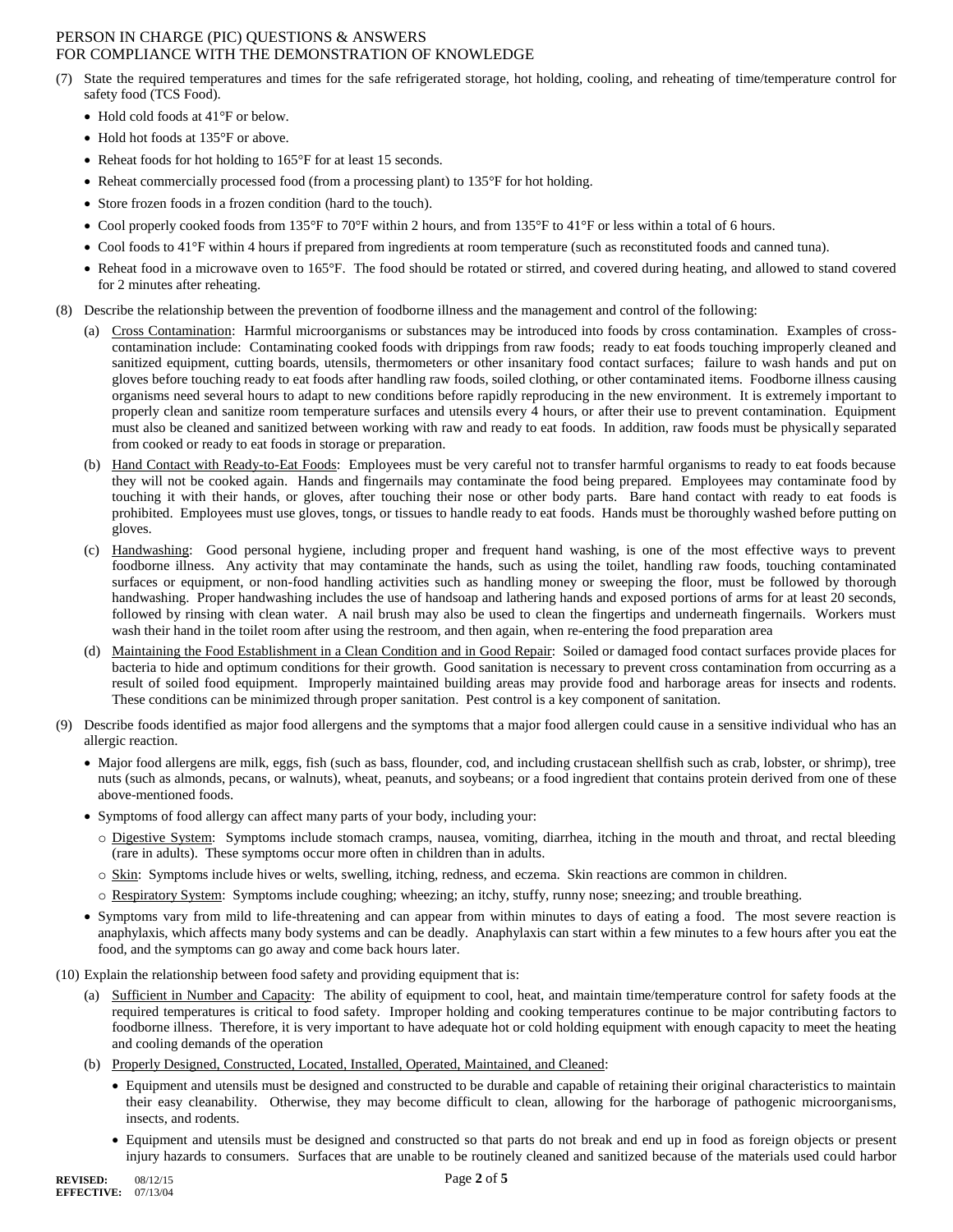foodborne pathogens. Deterioration of the surfaces of equipment, such as pitting, may inhibit adequate cleaning of the surfaces of equipment; so that food prepared on or in the equipment becomes contaminated.

- Food equipment and the food that contacts the equipment must be protected from sources of overhead contamination such as leaking or ruptured water or sewer pipes, dripping condensate, and falling objects. When equipment is installed, it must be situated with consideration of the potential for contamination from such overhead sources.
- Fixed equipment should be installed in a way that allows accessibility for cleaning on all sides, above, and underneath the units or minimizes the need for cleaning due to closely abutted surfaces; ensures that equipment that is subject to moisture is sealed; prevents the harborage of insects and rodents; and provides accessibility for the monitoring of pests.
- Failure to properly maintain equipment could place the health of the consumer at risk. Refrigeration units in disrepair may no longer be capable of properly cooling or holding time/temperature control for safety foods at safe temperatures. The cutting or piercing parts of can openers may accumulate metal fragments that could lead to food containing foreign objects and, possibly, result in consumer injury. Adequate cleaning and sanitization of dishes and utensils using a warewashing machine is directly dependent on the exposure time during the wash, rinse, and sanitizing cycles. Failure to meet manufacturer and Department requirements for cycle times could result in failure to clean and sanitize. High temperature machines depend on the buildup of heat on the surface of dishes to accomplish sanitization. If the exposure time during any of the cycles is not met, the surface of the items may not reach the time-temperature parameter required for sanitization. Contact time is also important in warewashing machines that use a chemical sanitizer since the sanitizer must contact the items long enough for sanitization to occur. In addition, a chemical sanitizer will not sanitize a dirty dish; therefore, the cycle times during the wash and rinse phases are critical to sanitization.
- (11) Explain correct procedures for cleaning and sanitizing utensils and food-contact surfaces of equipment.
	- Warewashing Machines: Should be operated in accordance with the machine's data plate and other manufacturer's instructions.
	- Manual Warewashing in a 3 Compartment Sink: Wash in hot soapy water (minimum temperature 110°F). Rinse in clean water. Sanitize by immersion in hot water (171°F) for 30 seconds, or immersion for a specified amount of time in an approved chemical sanitizing solution of proper concentration.
	- Chemical sanitizers shall be used according to manufacturer's label/mixing instructions. Whether hot water (171°F) or a chemical is used, they must be used and maintained at the proper temperature or concentration. Examples of sanitizer concentration levels:
		- o Chlorine: Typically at least 50 mg/L, but no more than 100 mg/L, for 10 seconds;
		- o Quaternary Ammonia: According to the label instructions (usually 200-300 ppm). ;
		- o Iodine: Concentration between 12.5 mg/L to 25 mg/L.
	- A test kit (test strips) and thermometer must be available and used to check for proper temperatures and concentrations.
	- Wiping cloths are usually used for sanitizing tables, slicers, and other contact surfaces. Between uses, these cloths must be stored in a clean, chemical sanitizing solution of proper concentration.
- (12) Identify the source of water used and measures taken to ensure that it remains protected from contamination such as providing protection from backflow and preclude the creation of cross connections.
	- If an establishment has its own well, it must be adequately protected from contamination and the water must be potable (fit to drink).
	- Vacuums can be created in water systems. Cross-connections between potable water and wastewater sources, such as a hose-end in a floor drain or utility sink, can result in back-siphonage of unsafe water into the potable water system. This may lead to work surfaces, hands and food products to become contaminated.
	- Requirements for preventing contamination of the water supply include: Appropriate backflow prevention devices installed wherever a water hose is connected to a faucet, pre-rinse spray hoses that do not fall below the top of the flood rim level of the sink, and preventing hoses from being submerged in standing water.
- (13) Identify poisonous or toxic materials in the food establishment and the procedures necessary to ensure that they are safely stored, dispensed, used, and disposed of according to law;
	- Do not store chemicals or toxic products above or immediately adjacent to food, equipment/utensils, or single-service/single-use articles. Chemicals must be approved for their intended use (specified on their container/label), and used only according to label directions. For example, all sanitizers must be labeled with an EPA registration number and contain directions for use on food or food equipment. The manufacturer's label must state that its use is allowed in a food establishment. Pesticides must be approved for use in a food establishment. Restricted use pesticides must be applied by a state licensed applicator. Chemicals must be stored in their original container. Spray bottles containing working solutions of chemicals must be properly labeled with their contents.
- (14) Identify critical control points in the operation from purchasing through sale or service that when not controlled may contribute to the transmission of foodborne illness, and explain steps taken to ensure that the points are controlled in accordance with the requirements of the Department's food sales regulations.
	- Critical control points must be monitored for the following types of operations:
		- o Smoking food as a method of food preservation rather than flavor enhancement;
		- o Curing food;
		- o Using food additives or adding components such as vinegar:
			- As a method of food preservation rather than as a flavor enhancement, or
			- To render a food so that it is not time/temperature control for safety food (TCS Food).
		- o Packaging time/temperature control for safety food (TCS Food) using a reduced oxygen packaging method;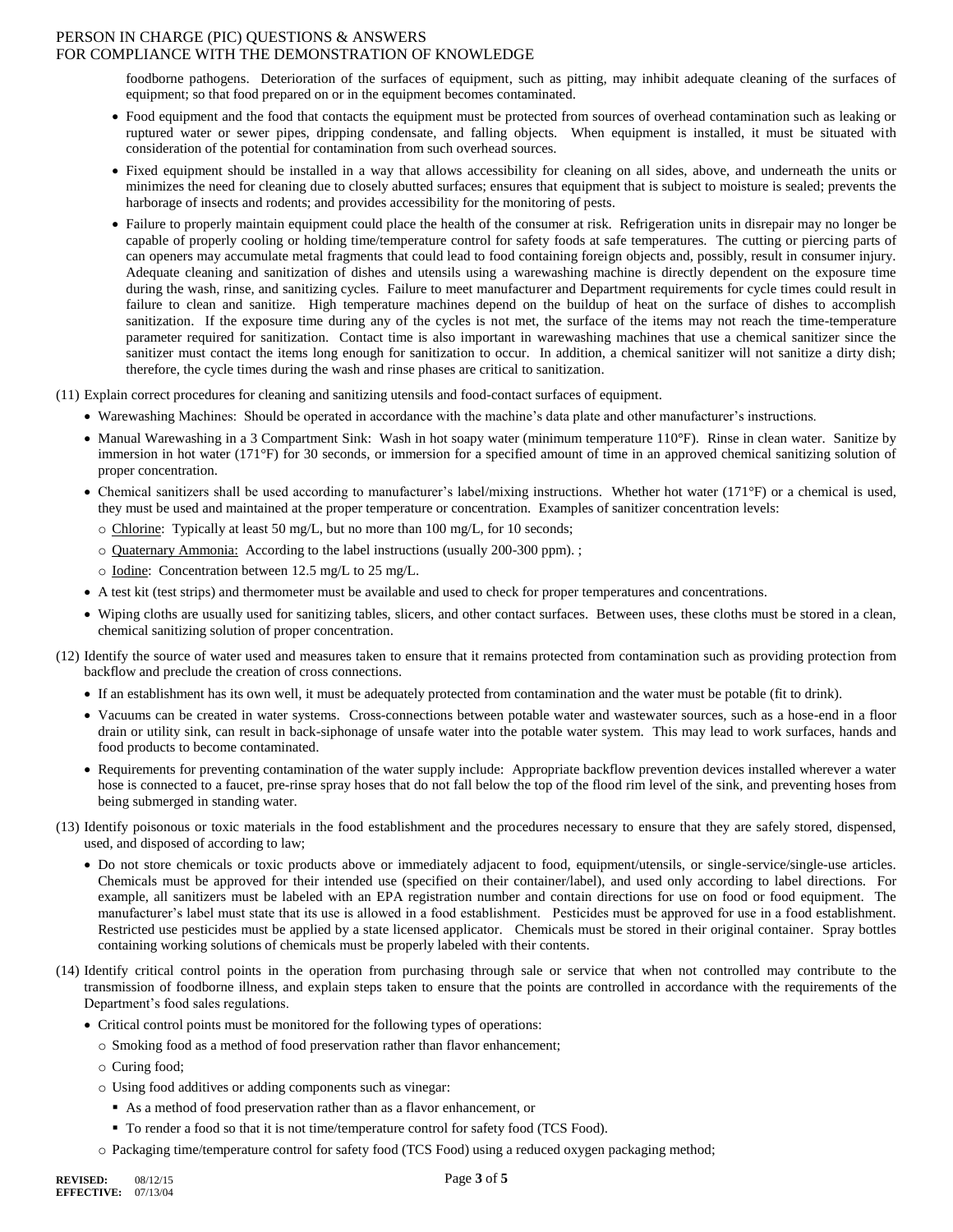- o Operating a molluscan shellfish life support system tank;
- o Custom processing animals for personal use as a food and for sale within the food establishment;
- o Preparing food by any other method determined by the Department to require a variance; or
- o Sprouting seeds or beans.
- If the firm conducts any of these operations, the person in charge should be able to explain why they identified the critical control points listed on their HACCP plan (see number 15 below), and explain their standard operating procedures which ensure their critical control points are being effectively managed.
- (15) Explain the details of how the person in charge and food employees comply with the HACCP plan if a plan is required by the law, Department regulations, or an agreement between the Department and the establishment.
	- The person in charge should be able to articulate procedures, or produce documentation to support, the following:
		- o A categorization of the types of time/temperature control for safety foods that are specified in the menu such as soups and sauces, salads, and bulk, solid foods such as meat roasts, or of other foods that are specified by the Department;
		- o A flow diagram by specific food or category type identifying critical control points and providing information on the following:
			- Ingredients, materials, and equipment used in the preparation of that food, and
			- Formulations or recipes that delineate methods and procedural control measures that address the food safety concerns involved;
	- o Food employee and supervisory training plan that addresses the food safety issues of concern;
	- o A statement of standard operating procedures for the plan under consideration, which clearly identifies:
		- Each critical control point,
		- The critical limits for each critical control point,
		- The method and frequency for monitoring and controlling each critical control point by the food employee designated by the person in charge,
		- The method and frequency for the person in charge to routinely verify that the food employee is following standard operating procedures and monitoring critical control points,
		- Action to be taken by the person in charge if the critical limits for each critical control point are not met, and
		- Records to be maintained by the person in charge to demonstrate that the HACCP plan is properly operated and managed; and
	- o Any additional scientific data or other information, as required by the Department, supporting the determination that food safety is not compromised.
- (16) Explain the responsibilities, rights, and authorities assigned by the Department's regulations to the:
	- (a) Food Employee: Food employees must conduct food processing and related activities within the food establishment in accordance with the Georgia Department of Agriculture rules and regulations. They must report to the person in charge any medical condition or illness that can cause foodborne illness.
	- (b) Conditional Employee: Conditional employees are subject to the food establishment's hiring processes, with respect to Title 1 of the Americans with Disabilities Act of 1990.
	- (c) Person in Charge: The person in charge must ensure that:
		- Food establishment operations are not conducted in a private home or in a room used as living or sleeping quarters;
		- Persons unnecessary to the food establishment operation are not allowed in the food preparation, food storage, or warewashing areas, except that brief visits and tours may be authorized by the person in charge if steps are taken to ensure that exposed food; clean equipment, utensils, and linens; and unwrapped single-service and single-use articles are protected from contamination;
		- Employees and other persons such as delivery and maintenance persons and pesticide applicators entering the food preparation, food storage, and warewashing areas comply with Department regulations;
		- Employees are effectively cleaning their hands, by routinely monitoring the employees' handwashing;
		- Employees are visibly observing foods as they are received to determine that they are from approved sources, delivered at the required temperatures, protected from contamination, unadulterated, and accurately presented, by routinely monitoring the employees' observations and periodically evaluating foods upon their receipt;
		- Employees are verifying that foods delivered to the food establishment during non-operating hours are from approved sources and are placed into appropriate storage locations such that they are maintained at the required temperatures, protected from contamination, unadulterated, and accurately presented;
		- Employees are properly cooking time/temperature control for safety food, being particularly careful in cooking those foods known to cause severe foodborne illness and death, such as eggs and comminuted meats, through daily oversight of the employees' routine monitoring of the cooking temperatures using appropriate temperature measuring devices properly scaled and calibrated;
		- Employees are using proper methods to rapidly cool time/temperature control for safety foods that are not held hot or are not for consumption within 4 hours, through daily oversight of the employees' routine monitoring of food temperatures during cooling;
		- Consumers who order raw, or partially cooked ready-to-eat foods of animal origin, are informed that the food is not cooked sufficiently to ensure its safety;
		- Employees are properly sanitizing cleaned multiuse equipment and utensils before they are reused, through routine monitoring of solution temperature and exposure time for hot water sanitizing, and chemical concentration, pH, temperature, and exposure time for chemical sanitizing;